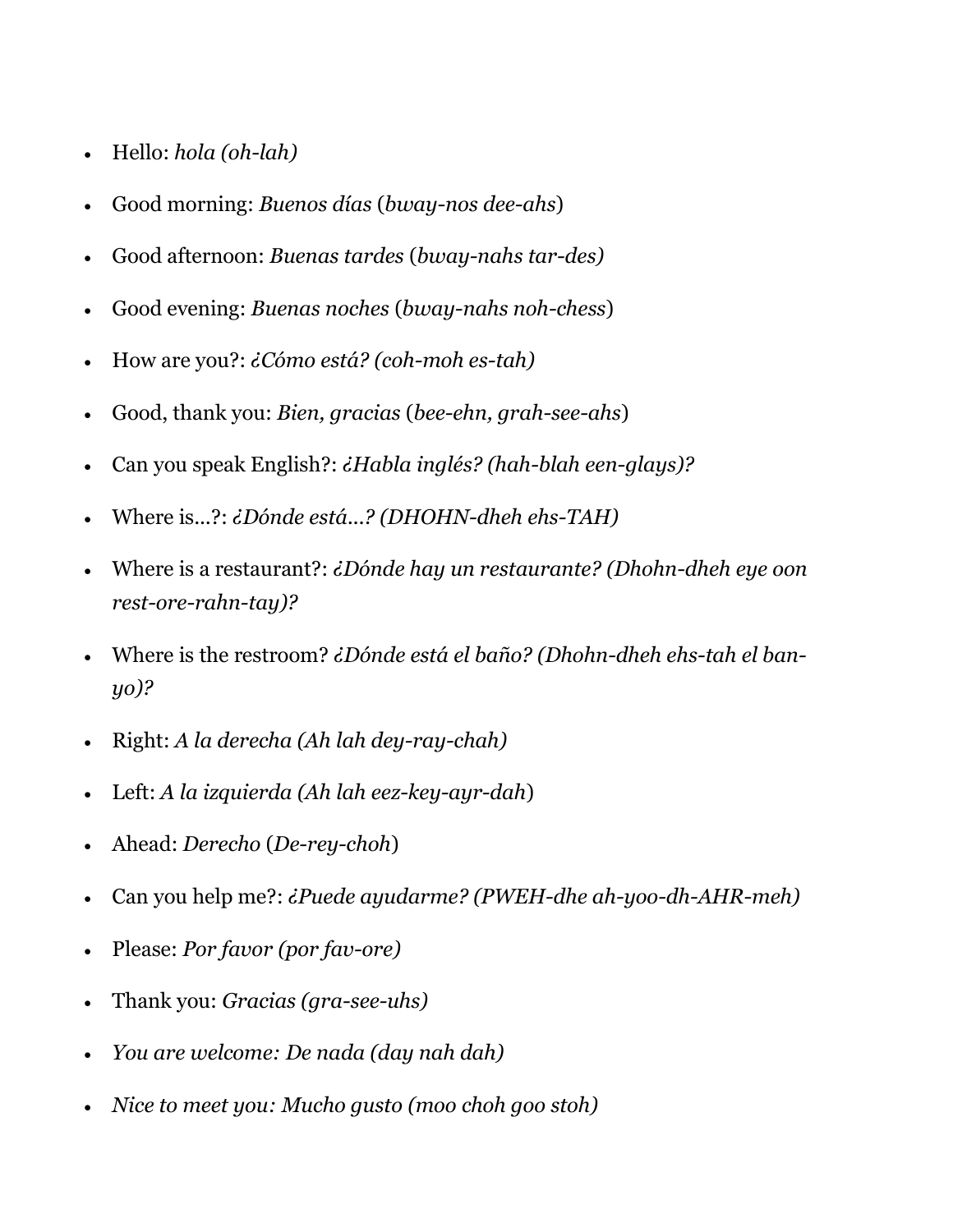- *At what time…? : A que tiempo? (Ah key tee emp oh)*
- How much is it?: *¿Cuanto cuesta? (KWAHN-toh KWEH-stah)*
- I am vegetarian: *Soy vegetariano/a (soy veg-et-air-ee-an-oh/ah)*
- I need…: Necessito…. (neh say see toe)
- I have…: Tengo (Tango)
- *A table: Una mesa (oona me-sah)*
- *A menu: Un menú (oon mey-noo)*
- *A drink: Una bebida (oon-ah beh-beed-ah)*
- Beer: *Cerveza (ser-vay-sah)*
- Red or white wine: *Vino tinto* or *blanco* (*vee-noh teen-toh* or *blahn-coh*)
- Water: *Agua (ahg-wah)*
- A coffee: *Un café (uhn cah-fey)*
- Sandwich: *Torta (tore-tah)*
- Burger: *Hamburguesa (ham-burg-ess-ah)*
- Chicken: *Pollo (poy-oh)*
- Spicy: *Picante (pick-ant-ay)*
- *Ice cream: Helado (ay lah dough)*
- *Juice: Jugo (hugo) de (day)… Example, Orange juice is Jugo de naranja.*
- *With: Con (cone)*